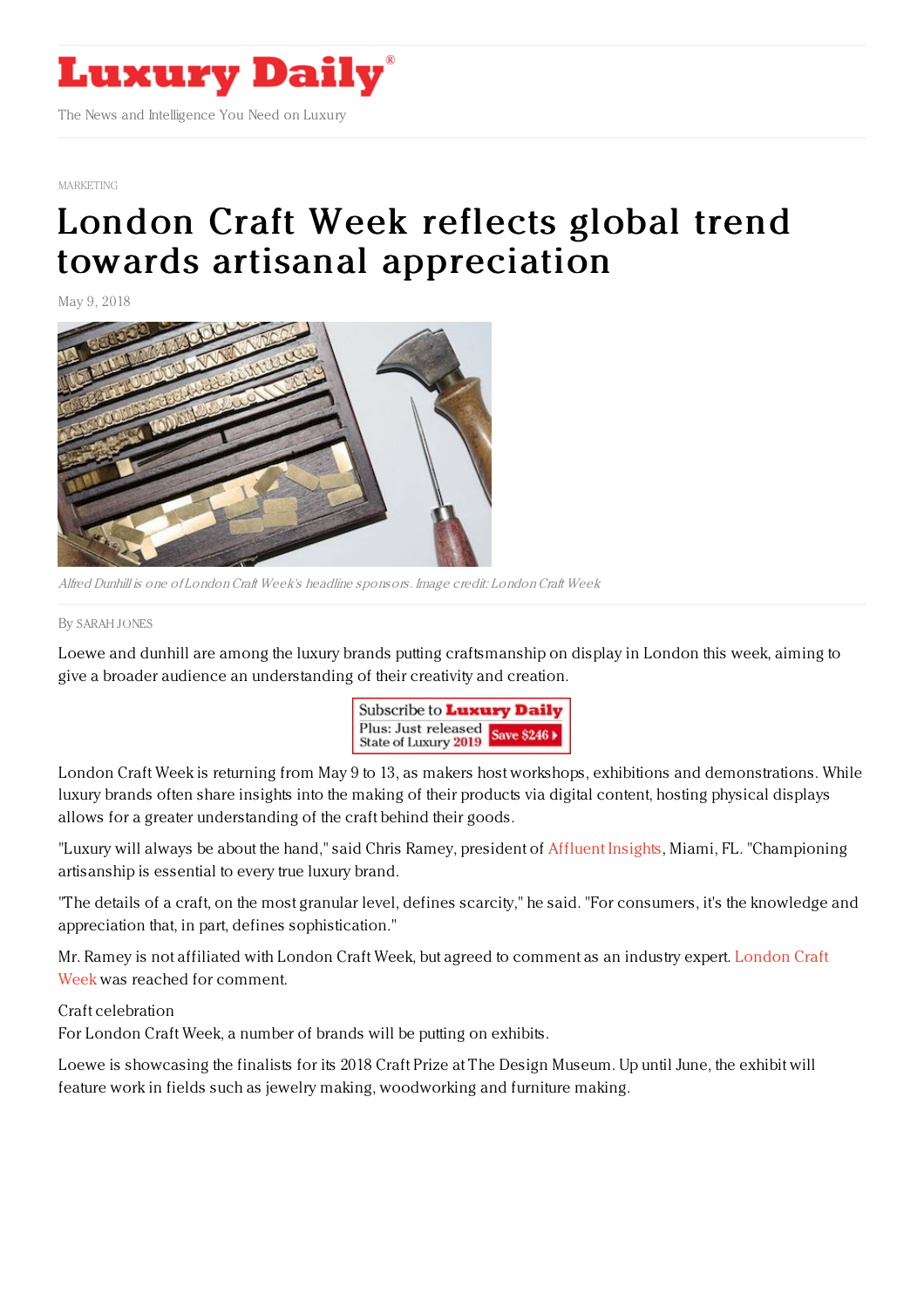

Loewe Craft Prize exhibit. Image credit: Loewe

Ettinger plans to highlight its house history through a display of its leather goods. Spanning decades, the items on view will include luggage and accessories from the 80-year-old house's earliest years to the present.

Rolls-Royce is bringing its quality craftsmanship to the art industry with a special exhibit. In partnership with photography tool manufacturer Leica Camera, Rolls-Royce is spotlighting the team members behind its new Cullinan SUV as the subjects for a photo exhibit at this year's London Craft Week (see [story](https://www.luxurydaily.com/rolls-royce-merges-art-and-craftsmanship/)).

London Craft Week headline sponsor dunhill will be inviting consumers into its flagship Bourdon House in partnership with magazine Hole & Corner for a series of talks, workshops and demonstrations. Throughout the week, the brand's home in London will be turned into a hub for craftsmanship, showcasing the work of artisans in fields beyond fashion.

At Bremont's boutique, the watchmaker will host a conversation between its co-founder Nick English and Mr Porter editor Toby Bateman. One of the topics that will be covered is the revival of British watchmaking.

Retailer Fortnum & Mason is teaming up with Goldsmith's Company to sell an array of jewelry, objects and accessories. Taking the initiative beyond the commercial, Fortnum is providing mentorship for these silversmiths and jewelers, who represent both new and established talent.

Bespoke tailors Henry Poole and Gieves and Hawkes will be hosting demonstrations of the making of custom apparel, from cutting to sewing.

Meanwhile, Mulberry will be sharing how its handbags are made through a cocktail event at its New Bond Street store and Vacheron Constantin will hold a watchmaking demonstration.

Gunmaker Purdey & Sons, a headline sponsor of the event, will be sharing how its shotguns are made.



Purdey & Sons will be doing gun making demonstrations. Image credit: London Craft Week

Blending the digital with the traditional, Tod's is inviting consumers to visit its boutique to customize their own Gommino driving shoe through a virtual experience. Providing perspective on how this footwear is created, an artisan from Tod's will help to demonstrate the production process.

Also focusing on personalization, Asprey will be showcasing how its artisans emboss and engrave items to